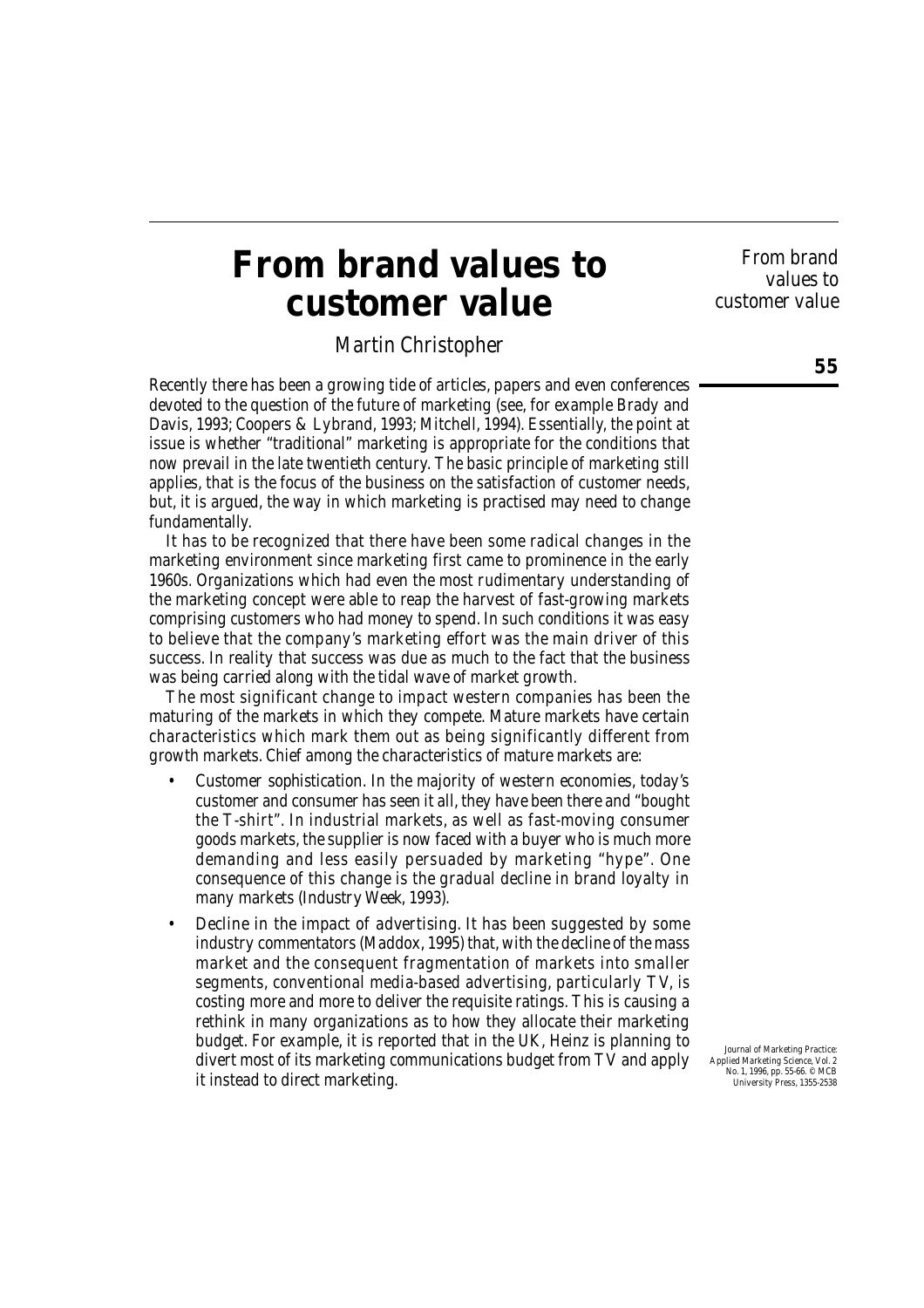- JMP: AMS • *Perceived product equality*. Mature markets exhibit similar characteristics to commodity markets in that customers perceive little difference between competing offers. In such conditions, while customers might have brand preferences they have less brand loyalty – meaning that if the preferred brand is not available, they will willingly accept a substitute. Even product/markets with high rates of innovation do not seem immune from this tendency to "commoditization"; take, for example, the personal computer market, where clones and "me-toos" now account for significant market shares.
	- *Price competition*. Almost by definition the combined effect of the previous three factors is a downward pressure on price. As a result, there is a temptation to seek to achieve tactical gains in sales volume through discounting in one form or another which is compounded by the continuing demands for price reductions by powerful customers. Paradoxically, the more that organizations compete on price, the more they reinforce the customers' view that they are indeed commodity suppliers.

# **Concentration of buying power**

A further significant difference in today's marketing environment, compared to the past, is the continuing concentration of buying power in many markets. Concentration has occurred as organizations merge or grow through take-overs, and as the inevitable result of a competitive process that leads to the "survival of the fittest" (*The Economist*, 1993). This process of concentration seems to be present in just about every industry. The grocery retail market is a very visible example. Figure 1 shows the percentage of the total market in western European economies accounted for by the top five retailers in those countries. In that same market, there are beginning to emerge pan-European buying groups which will add to the concentration effect. These groups seek to use their combined buying power to gain better prices than they might be able to achieve by acting alone (Thornhill, 1990).

The process of concentration in other industries in western Europe has been further accelerated through the process of European economic integration. Previously, countries had tended to develop their own industrial base independently from their neighbours, but now that the barriers to trade have mostly been removed there exists significant over-capacity in many industries. If a comparison were to be made between the USA and the countries of the European Union – in total the size of their populations are roughly similar – then it will be found that in many comparable industries there tend to be more players in Europe than in the USA. A good example is provided by the turbine generator industry where there are ten companies competing in that market compared to only two in the USA (Cooper *et al.*, 1991).

**56**

2,1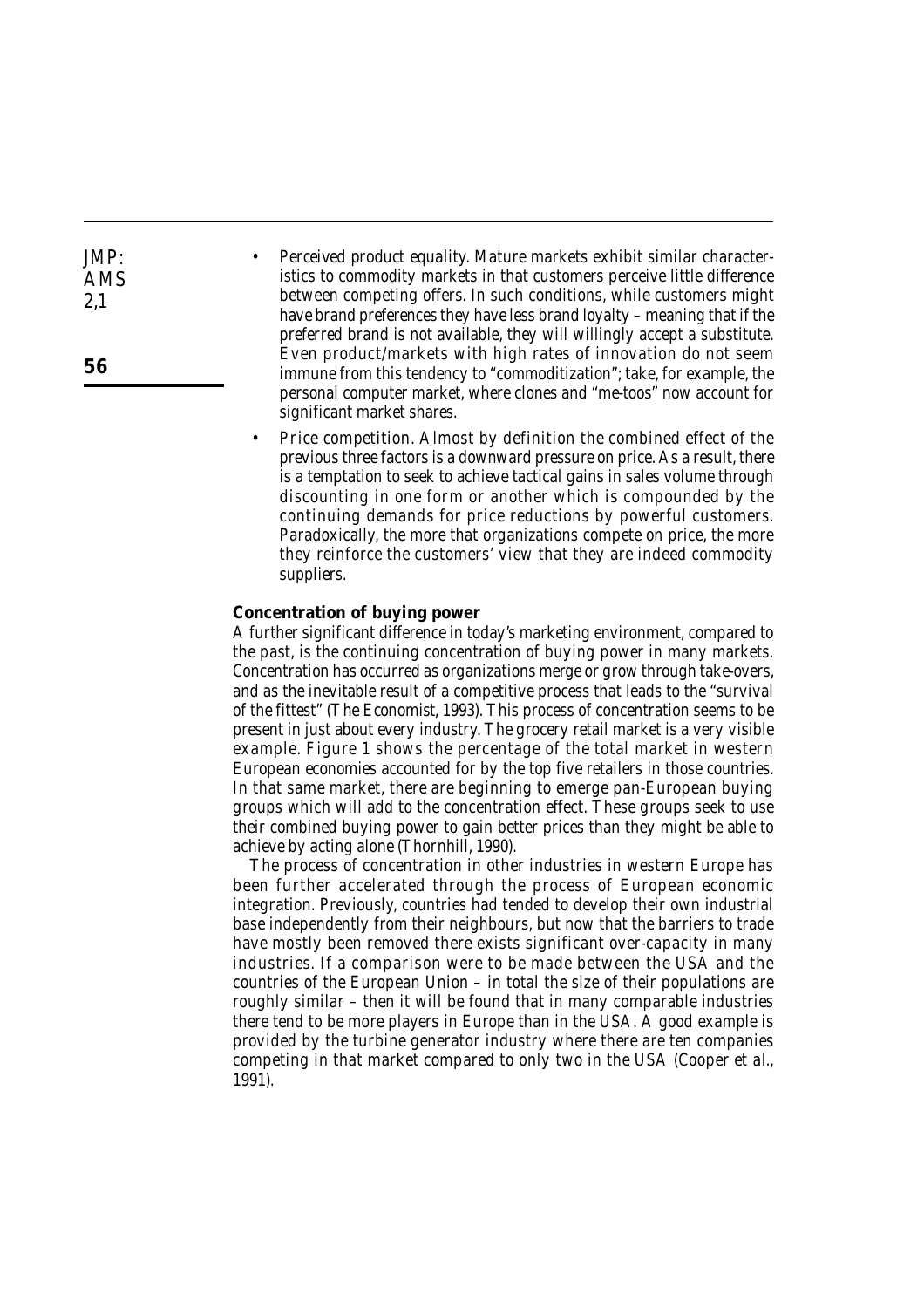

# **The fragmentation of consumer markets**

Paradoxically, while buying power in business-to-business markets is tending to concentrate, in consumer markets the trend has been to fragmentation. By fragmentation is meant a transition from the old idea of a uniform, homogeneous, "mass market" to much smaller segments where consumers seek individual solutions to their buying needs. The emerging idea of "micromarketing" (Kotler, 1994) is an attempt to focus marketing strategies on ever smaller groupings of customers.

In the fragmented marketplace the conventional tools of mass marketing no longer have the same effect. National advertising campaigns through the mass media, for example, may no longer be the most cost effective way of communicating with these micro-markets. At the same time there is evidence that the more sophisticated consumer is influenced less by traditional advertising and that more purchase decisions are actually made at the point of sale (Dickson and Sawyer, 1990).

## **The transition from brand value to customer value**

Much has been written about the changed nature of brand loyalty (Aaker, 1991), how the continued rise of private label products is further challenging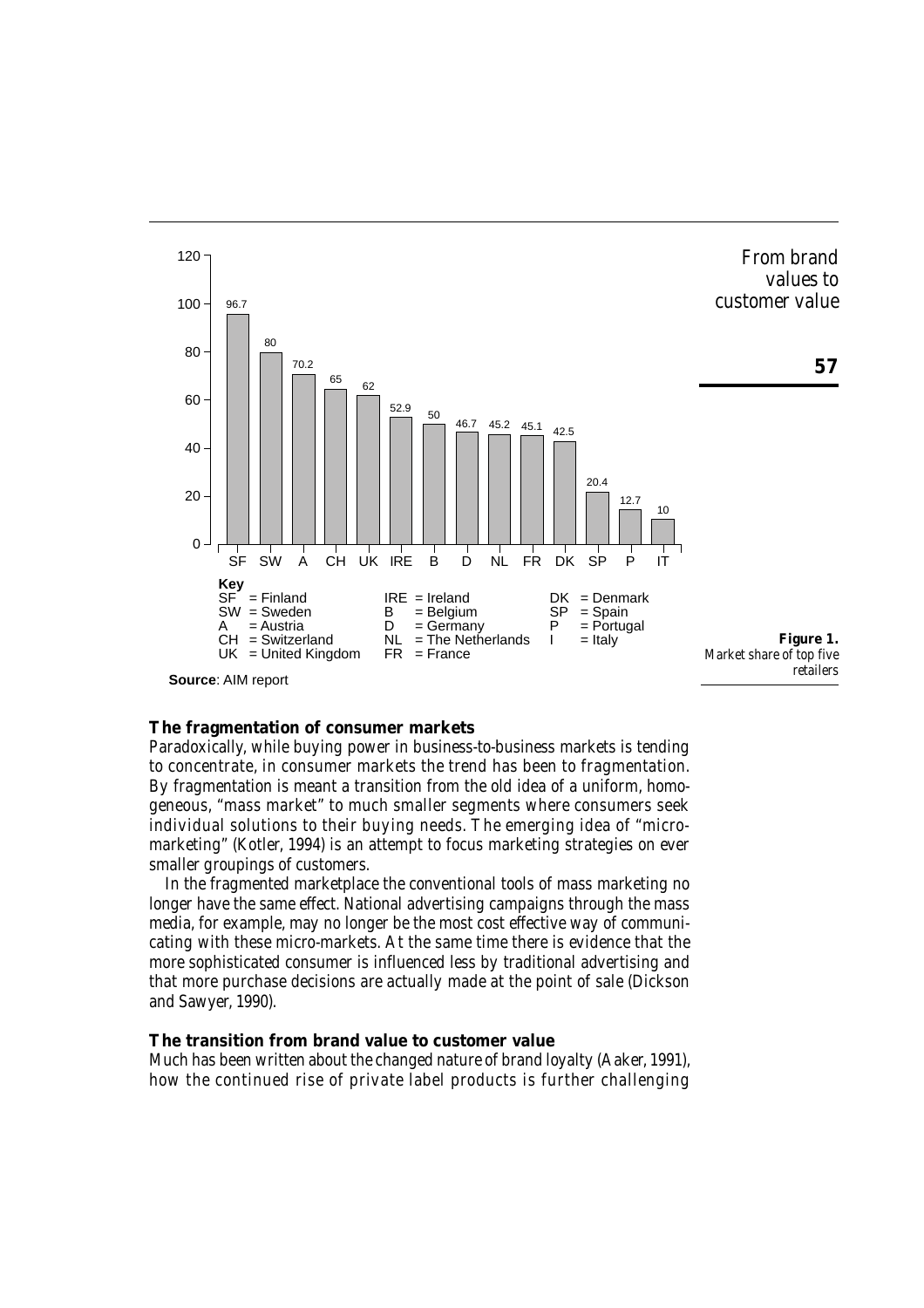conventional brands (Glémet and Mira, 1993) and how the "company" brand may be taking over from the individual brand (Barwise, 1992).

Underlying these discussions is the view that brand "values" may not be as strong in the eyes of the consumer as they once were. The concept of brand values implies that what makes a brand a brand is its "personality" which distinguishes it from others and that the presence of this personality imparts some utility – however tangible – to the consumer. There is a strong body of research supporting the idea of brand personality as a source of value to the consumer (King, 1973). However, what seems to be happening is that the changes in the marketing environment summarized earlier are tending to diminish the strength of that value.

The thrust of this article is that the original concept of brand value is in need of extension, and needs to be embodied within a wider concept of customer value. The customer value concept recognizes that marketplace success in the new competitive environment described above will require not only continued investment in the brand but also investment in customers. The underlying philosophy is that customers, not just consumers, have goals that they seek to achieve and that the role of the supplier is to help customers achieve those goals.

#### **Defining customer value**

Put very simply, customer value is created when the perceptions of benefits received from a transaction exceed the costs of ownership. The same idea can be expressed as a ratio:

Customer value  $=$  Perceptions of benefits Total cost of ownership

The marketing task is to find ways to enhance customer value by improving the perceived benefits and/or reducing the total costs of ownership. Both the numerator and the denominator of this ratio should be measured relative to competitive offers.

Total cost of ownership rather than price is used here because in most transactions there will be costs other than price involved. For example, inventory carrying costs, maintenance costs, running costs, disposal costs and so on. In business-to-business markets, as buyers become increasingly sophisticated, the total cost of ownership can be a critical element in the purchase decision (Ellram, 1993). Life cycle costs, as they are referred to in the military and defence industries, have long been a critical issue in procurement decisions in those markets.

The concept of customer value is of equal importance in consumer marketing as it is in business-to-business environments. In 1993, 2 April was termed "Black Friday" on Wall Street, New York because of major falls in the share prices of most branded goods companies. The trigger for this collapse had been the decision by Philip Morris to cut the price of its Marlboro cigarettes by 20 per cent or 40 cents a pack in order to counter competition from low price own-label products. The reason suggested by commentators for

**58**

JMP: AMS 2,1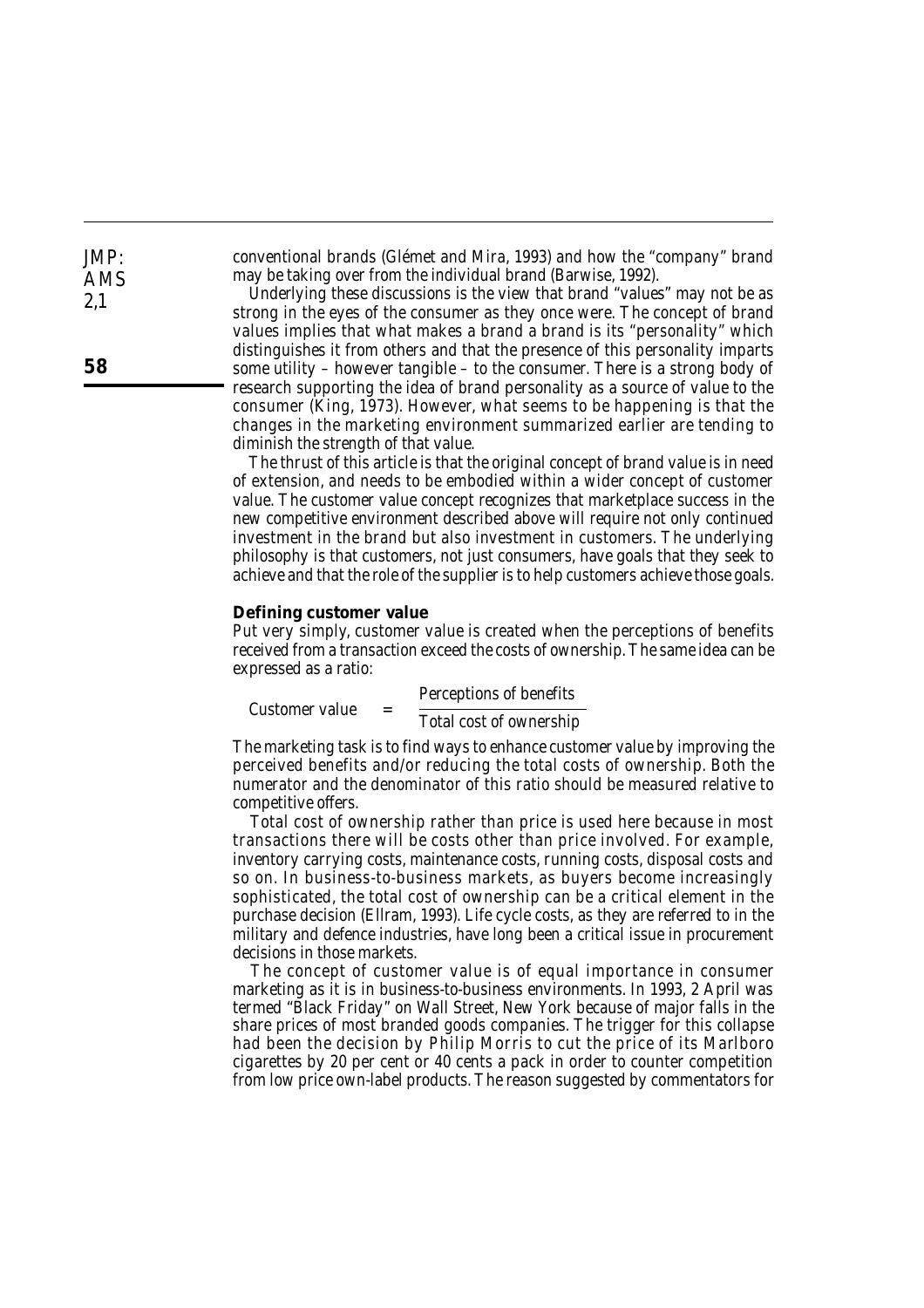the fall in the share price of branded goods companies was that the Marlboro episode signalled the beginning of a revolt by customers who were starting to question the worth of paying significantly more for branded products which were no longer seen as delivering a commensurate amount of added value (*The Economist*, 1994a). Lowering the price (which had been increased ahead of inflation year after year) enabled Marlboro to restore the customer value it had been progressively eroding. Since taking this action its market share in the USA has increased dramatically.

In seeking to deliver significantly superior customer value the marketer must clearly define, communicate and deliver a "value proposition" which is recognized by the target market as a better proposition than that presented by competitors. It should also be recognized that in most markets there will be different value segments but that to be successful in any one of them the customer value ratio must be seen to be superior to competitive offers. Figure 2 highlights how this idea might be applied to parts of the UK car market.

Focusing on the value proposition forces the marketer to define clearly the two dimensions of cost and value shown in Figure 2 in terms of "what you give" and "what you get". It must also be recognized that these dimensions are perceptual, meaning that continuing customer communication will be important if the value proposition is to be understood clearly by the target market.

The sources of superior customer value are many. Treacy and Wiersema (1993) identify three value disciplines which can provide competitive



"What you give" (total costs of ownership)

**Figure 2.** Value segmentation

From brand values to customer value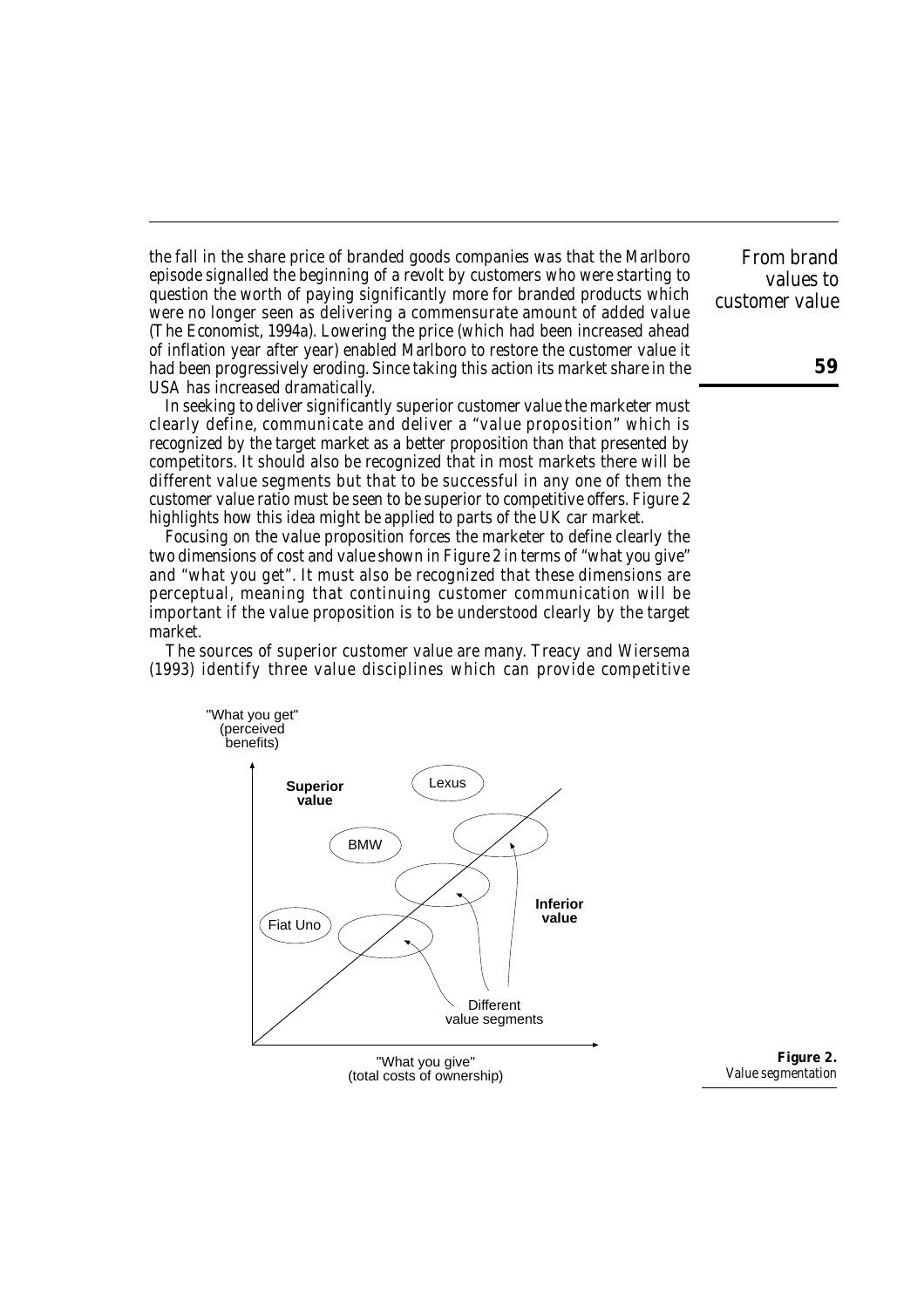JMP: AMS 2,1

**60**

advantage: operational excellence, product leadership and customer intimacy. Operational excellence is achieved through a focus on systems, costeffectiveness and speed so that customers are provided with the service they require, but at less cost. Product leadership as a strategy requires a commitment to continuous innovation, high levels of research and development, and a willingness to take risks. Customer-intimate companies are those that focus on building long-term relationships with customers particularly through a focus on service. While these strategies are not mutually exclusive, successful companies tend to follow predominantly one or other of these value disciplines.

The emerging philosophy of relationship marketing (Christopher *et al*., 1991) is a reflection of the growing recognition that long-term competitive advantage is gained by creating superior perceived value for customers. The argument is that customers are more likely to stay with suppliers if they believe that the relative customer value received from a current supplier is higher than that on offer elsewhere. Furthermore, there will often be considerable switching costs which would make a change of supplier unattractive. There are a growing number of examples of organizations that are establishing market leadership positions through a focus on customer value. Companies as diverse as Procter & Gamble, British Steel, DHL and Milliken have all demonstrated that enduring customer relationships can be created through an understanding of the importance of operational excellence, product leadership and customer intimacy.

## **The sources of marketing advantage**

In the new competitive environment, it is increasingly evident that successful marketing strategies are based on an amalgam of three critical elements: the creation of a consumer franchise whereby end-users are attracted to the product/service in question because they perceive a superior offer; a strong customer franchise where intermediaries want to do business with us because of a tangible economic benefit and, third, an under-pinning supply chain effectiveness that delivers superior service at less cost. Figure 3 summarizes the three sources of competitive advantage. Each of the three dimensions requires a clearly defined strategy, but developed as part of an integrative package to deliver superior value to customers and consumers alike.

#### *The consumer franchise*

While brand loyalty may no longer be as strong as it once was, the need to build a contract with the end-user is still a vital prerequisite for marketing advantage. Brand value is still a critical element in many purchase decisions although it seems that there has been a return to a concept of value based on traditional tangible or core benefits rather than the more emotionally-based, intangible benefits that seem to have fixated many marketers in the last quarter century. Now it seems that consumer loyalty more often is based on "hard" rather than "soft" dimensions. So, value for money, convenience, reliability, safety and functionality become the drivers of product or service choice. We buy a TV set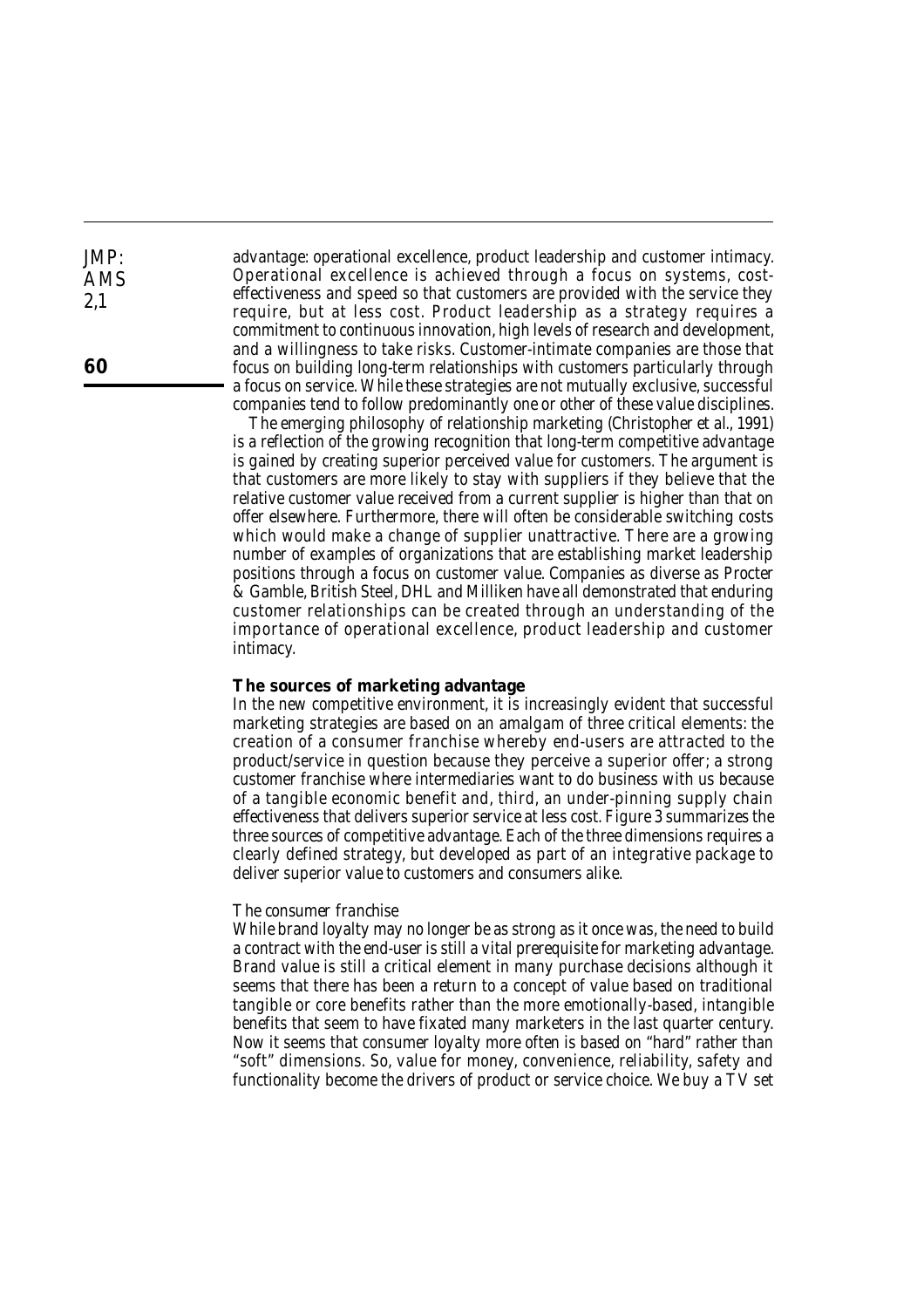

more for its features and the reputation of its manufacturer for reliability than we do for its image, for example. The impact of own-label, retailer-branded products in many categories is further testimony to this development. Coca-Cola, regarded as the world's most recognized brand, has seen its market



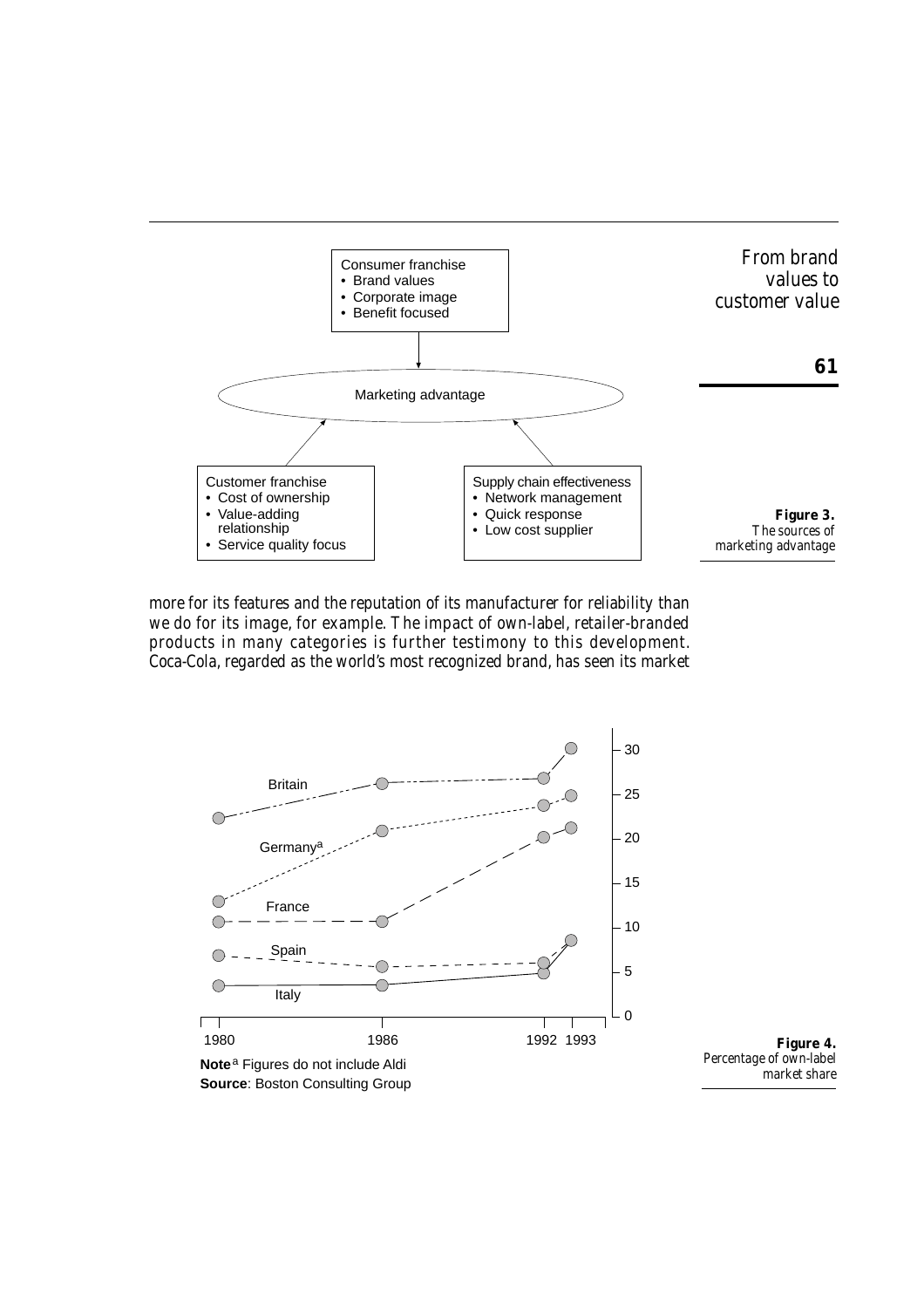share in the USA and the UK (and elsewhere too) under attack by own-label products which are seen by customers to deliver better value for money. Figure 4 shows the growing penetration of own-label products in major European markets.

What this means for twenty-first century marketers is that in order to strengthen the consumer franchise, the focus of marketing effort must increasingly be on delivering solutions which can be translated into hard, tangible benefits by individual consumers. In many cases this will mean a transition to micro or one-to-one marketing whereby a greater degree of tailoring/customization of the product offer is achieved (Pine *et al.,* 1995).

# *The customer franchise*

Because the power of intermediaries has strengthened in many markets, it is of paramount importance to make the customer – not just the consumer – an integral part of marketing strategy. Whether the intermediary be a retailer, a distributor or an original equipment manufacturer, without their support it is unlikely that even the strongest brand could achieve its full potential.

Not only has the purchasing power of the customer increased as a result of concentration, but there is a growing trend towards single-sourcing by those customers. In other words, whereas in the past the practice was to spread the total purchase of an item across several suppliers, now the aim is to reduce the size of the supplier base and to seek further cost reductions as a result (Hines, 1994).

While to many suppliers such developments may be perceived as a threat, to others they present an opportunity. If the supplier can offer a superior value package with a measurable positive economic impact on the customer, then the likelihood is that they will win the business. Today's customer is a more sophisticated buyer, used to working with concepts such as total cost of ownership, life-cycle costing and cost/benefit analysis. Indeed, many customers now actively pursue a partnership sourcing concept (Lamming, 1993) whereby they seek to establish long-term relationships with preferred suppliers based on win-win philosophies.

It can be argued that a preferred supplier, continuing to deliver superior customer value, has in effect the advantage of a barrier to entry that in many respects is far more difficult to surmount than more conventional competitive defences.

## *Supply chain effectiveness*

This author has suggested elsewhere (Christopher, 1992) that individual companies no longer compete with other standalone companies, but rather that supply chain now competes against supply chain. The rationale for this viewpoint is based on the fact that when organizations work independently of their up-stream suppliers and down-stream customers, costs and inefficiencies tend to build up at the interfaces (Houlihan, 1985).

**62**

JMP: AMS 2,1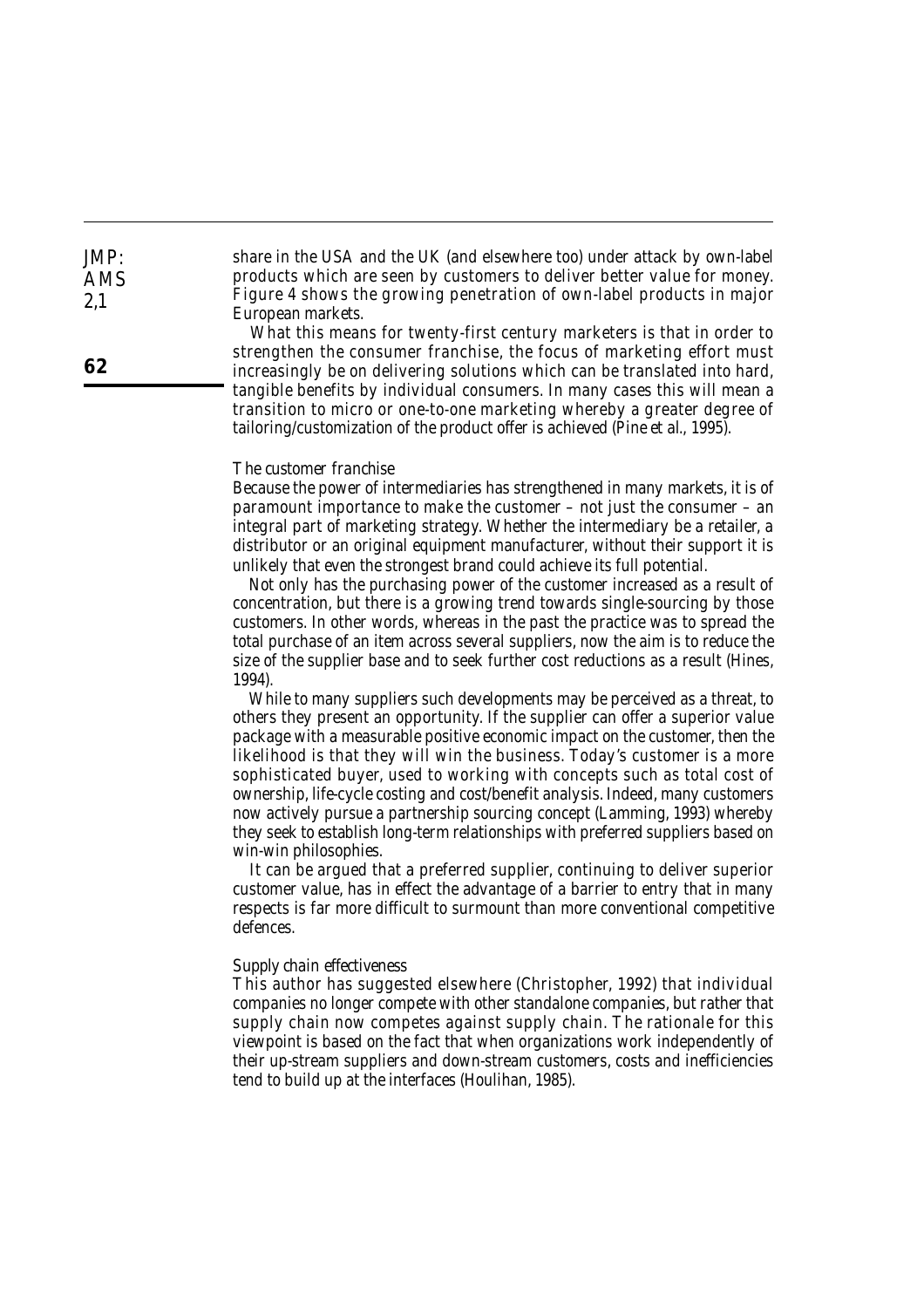The need for co-ordination between partners in the supply chain has increased as the network organization becomes more common. The network organization comprises a complex web of linkages between focused partners each of which adds value through specialization in an activity where it can provide a differential advantage. A company like Apple Computers, for example, relies heavily on other companies to supply components, to manufacture hardware, to create software and to distribute its products around the world. Something like 90 per cent or more of the cost of an Apple computer is going to outside suppliers. It has been suggested (Webster, 1992) that marketing as a function may even disappear as the strategic focus shifts towards network management.

This progress towards the idea of supply chain integration as a source of competitive advantage will be accelerated as the growth of time-based competition (Stalk and Hout, 1990) accelerates. In markets that are increasingly volatile, responsiveness becomes a critical competitive requirement. Companies like Benetton and The Limited have gained significant advantage through their ability to respond rapidly to fashion changes in the markets they serve. Through the use of highly co-ordinated logistics and supply chain structures, driven by the real-time capture of sales data, these companies, and others like them, can adapt their product range and their volumes in weeks rather than months.

Supply chain management should not be seen as something separate from marketing. Indeed in the new competitive paradigm supply chain effectiveness becomes an essential prerequisite for marketplace success.

## **Delivering customer value**

Once it is recognized that customer value provides the basis for successful differentiation the next issue is how might that value best be delivered?

A profound change is taking place in many companies as they review the appropriateness of their organizational structures for the changed marketplace of the late twentieth century and beyond. The traditional, functional organization structure is thought by many to be unable to meet the challenge of today's volatile, time and cost-sensitive markets. Instead, the organizational imperative is to become market-facing and to break away from tightly constrained functional departments.

The horizontal organization, as it has come to be called (Ostroff and Smith, 1992), is oriented around the management of cross-functional processes. Processes are the fundamental tasks which have to be achieved in order to create and deliver customer value. In any business there are a number of core processes that should be managed on a cross-functional basis. Examples of core processes would include:

- brand development (including new product development);
- consumer development (primarily focused on building loyalty);
- customer management (creating relationships with intermediaries);

From brand values to customer value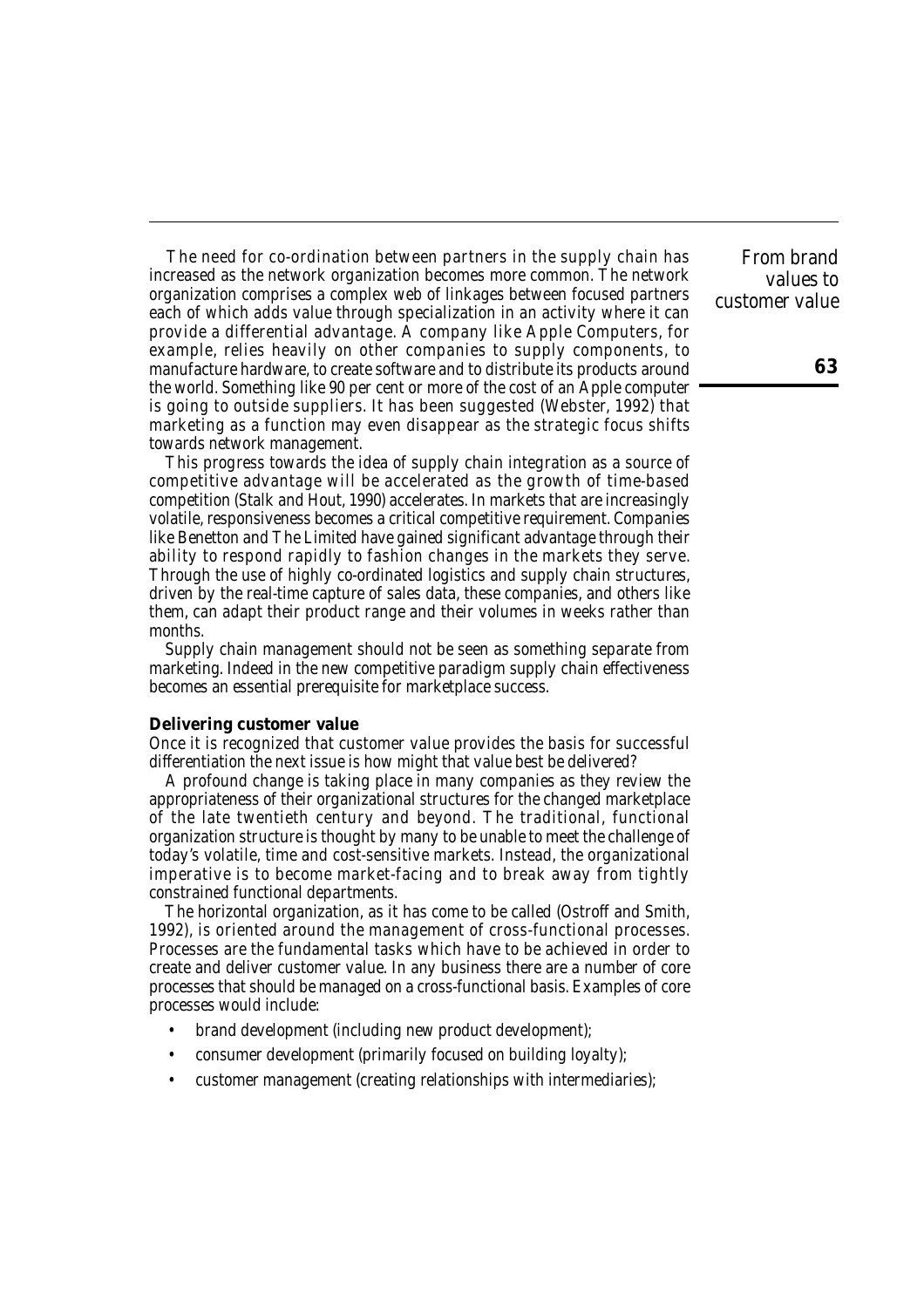- supplier development (strengthening up-stream relationships); and
- supply chain management (including the order fulfilment process).

The transformation from a functional to a horizontal organization has major implications for the management structure of the business generally and for marketing management in particular. In effect, in the horizontal organization, marketing is no longer a series of activities performed within a marketing department. Indeed in many companies that have made the transition from vertical to horizontal organizations the marketing department has disappeared (*The Economist,* 1994b).

However, this is not to assume that marketing is dead, indeed the reverse is the case – the need for market-driven businesses is as strong now as it ever was. Rather, we are seeing the transformation of marketing from a narrow set of functional skills based on a conventional "4Ps" marketing mix, to a broader business orientation where the delivery of superior customer value becomes the key objective. However, this being said, it must be recognized that there are still important functional skills that marketing must continue to develop, for example, research to provide in-depth market understanding and knowledge of consumers' buying patterns, motivations and so forth.

Strategic marketing planning also takes on a different form in the horizontal organization. Essentially the task of marketing planning in this new organizational model is to translate strategic goals into process plans, for example one major brewing company established the strategic goal of "a perfect pint in every pub". The marketing planning task now becomes one of translating that goal into specific programmes for each process. So, for instance, what does "a perfect pint in every pub" imply for the brand development process, the customer management process and so on? Because each process in this company is now managed by a cross-functional process team a wider, more integrated perspective is brought to bear on the issue.

Some might argue that this underpinning, integrative process of strategic marketing planning might better be termed strategic business planing. This is really only semantic and, in reality, it does not matter what we call this critical process, only that we manage it and recognize its central importance. Figure 5 summarizes the radically different shape of the process organization and the central role of strategic marketing planning.

Moving to a process orientation clearly implies significant change for the business. The benefits of the transformation though can be considerable, particularly in the improvement of market responsiveness, the shortening of lead-times and the re-engineering of processes to deliver more customer value at less cost (Hammer and Champy, 1993).

## **Conclusion**

In a world where the customer has become ever more sophisticated and experienced, where competition comes from new global players, alternative technologies and lower priced generics and me-toos, the focus of marketing

2,1

JMP: AMS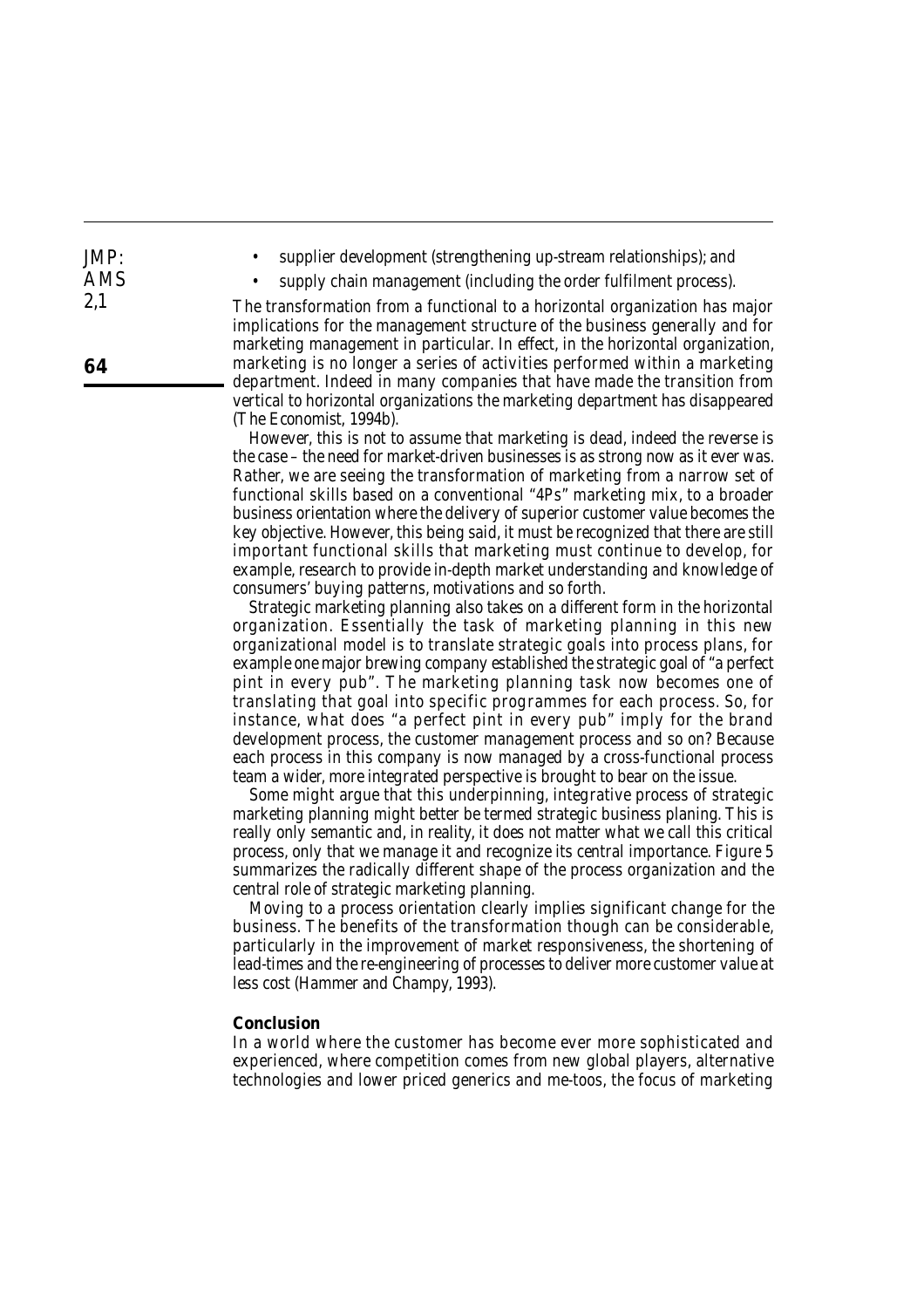

strategy must be on differentiation through superior customer and consumer value.

Value is perceptual but comprises the customers' understanding of what they are getting compared to what they are giving. In other words the functionality of the product and any emotional or intangible value plus the hard, tangible benefits must be set against the total cost of ownership.

The task of marketing, therefore, has to be expressed in terms of the creation and delivery of customer value. It begins through an understanding of the value requirements of market segments or even individual customers; it then seeks through cross-functional processes to deliver that value through customer specific solutions.

As many organizations are now learning, to become a customer value focused business requires a fundamental transformation of the way we manage. This transformation requires a shift from a compartmentalized view of the business where marketing is seen as the responsibility of the marketing department to a view that recognizes that processes deliver customer value and, hence, should be managed accordingly. Those companies that understand this, and are prepared to make the change, are those that will become the leaders in the increasingly demanding markets we now confront.

#### **References**

Aaker, D. (1991), *Managing Brand Equity*, The Free Press, New York, NY.

Barwise, P. (1992), "Brand portfolios", *European Management Journal*, Vol. 10 No. 3.

Brady, J. and Davis, I. (1993), "Marketing's mid-life crisis", *The McKinsey Quarterly*, No. 2.

Christopher, M. (1992), *Logistics and Supply Chain Management*, Pitman, London.

- Christopher, M., Payne, A. and Ballantyne, D. (1991), *Relationship Marketing*, Butterworth Heinemann, Oxford.
- Cooper, J., Browne, M. and Peters, M. (1991), *European Logistics: Markets, Management and Strategy*, Blackwell, Oxford.